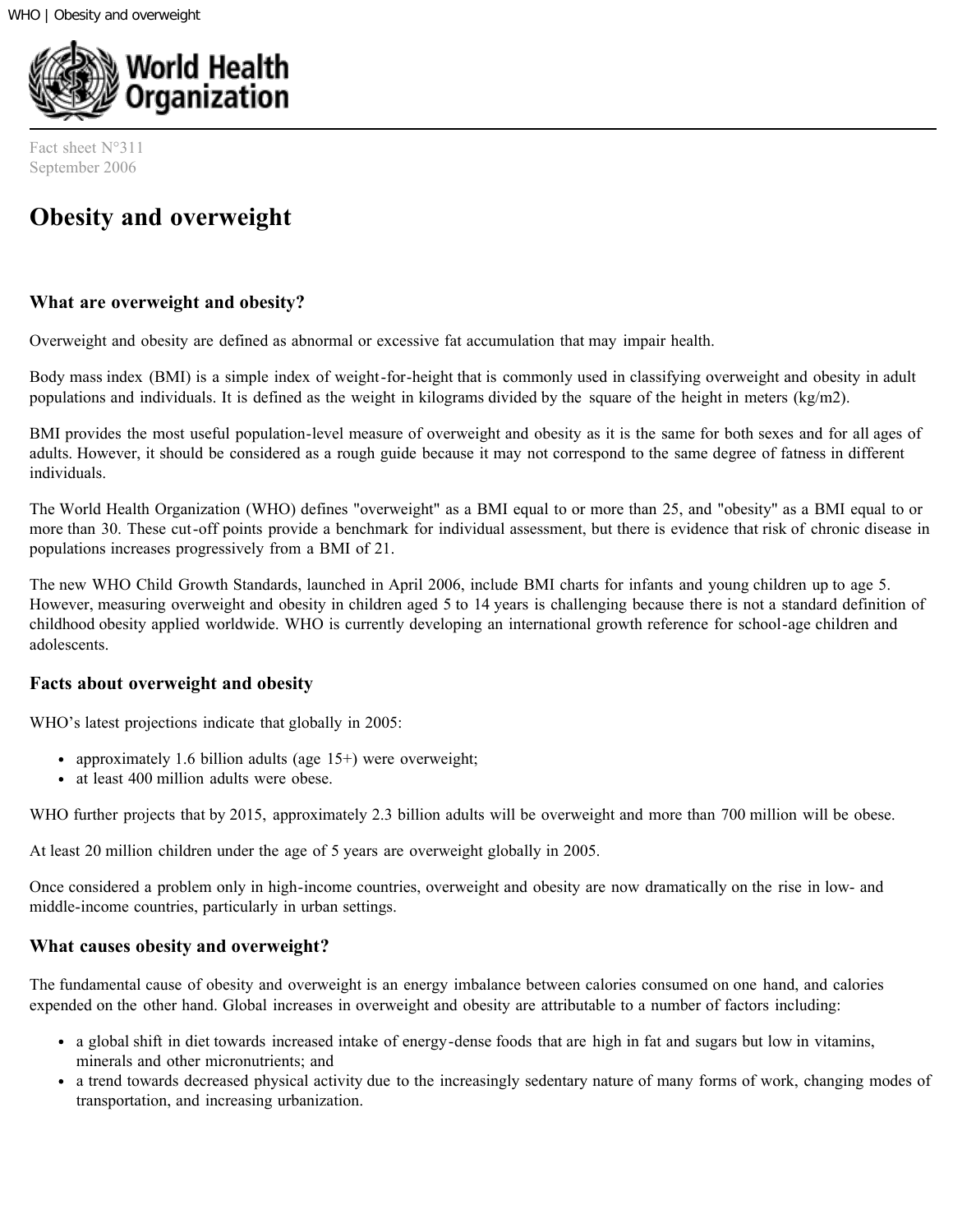## **What are common health consequences of overweight and obesity?**

Overweight and obesity lead to serious health consequences. Risk increases progressively as BMI increases. Raised body mass index is a major risk factor for chronic diseases such as:

- Cardiovascular disease (mainly heart disease and stroke) already the world's number one cause of death, killing 17 million people each year.
- Diabetes which has rapidly become a global epidemic. WHO projects that diabetes deaths will increase by more than 50% worldwide in the next 10 years.
- Musculoskeletal disorders especially osteoarthritis.
- Some cancers (endometrial, breast, and colon).

Childhood obesity is associated with a higher chance of premature death and disability in adulthood.

Many low- and middle-income countries are now facing a "double burden" of disease:

- While they continue to deal with the problems of infectious disease and under-nutrition, at the same time they are experiencing a rapid upsurge in chronic disease risk factors such as obesity and overweight, particularly in urban settings.
- It is not uncommon to find under-nutrition and obesity existing side-by-side within the same country, the same community and even within the same household.
- This double burden is caused by inadequate pre-natal, infant and young child nutrition followed by exposure to high-fat, energy-dense, micronutrient-poor foods and lack of physical activity.

# **How can the burden of overweight and obesity be reduced?**

Overweight and obesity, as well as their related chronic diseases, are largely preventable.

At the individual level, people can:

- achieve energy balance and a healthy weight;
- limit energy intake from total fats and shift fat consumption away from saturated fats to unsaturated fats;
- increase consumption of fruit and vegetables, as well as legumes, whole grains and nuts;
- limit the intake of sugars; and
- increase physical activity at least 30 minutes of regular, moderate-intensity activity on most days. More activity may be required for weight control.

The implementation of these recommendations requires sustained political commitment and the collaboration of many stakeholders, public and private. Governments, international partners, civil society and nongovernmental organizations and the private sector have vital roles to play in shaping healthy environments and making healthier diet options affordable and easily accessible. This is especially important for the most vulnerable in society – the poor and children – who have limited choices about the food they eat and the environments in which they live.

Initiatives by the food industry to reduce the fat, sugar and salt content of processed foods and portion sizes, to increase introduction of innovative, healthy, and nutritious choices, and to review current marketing practices could accelerate health gains worldwide.

# **WHO's strategy for preventing overweight and obesity**

Adopted by the World Health Assembly in 2004, the WHO Global Strategy on Diet, Physical Activity and Health describes the actions needed to support the adoption of healthy diets and regular physical activity. The Strategy calls upon all stakeholders to take action at global, regional and local levels and aims to lead to a significant reduction in the prevalence of chronic diseases and their common risk factors, primarily unhealthy diet and physical inactivity.

WHO's work on diet and physical activity is part of the overall WHO chronic disease prevention and control framework of the Department of Chronic Diseases and Health Promotion. The strategic objectives of the department are to: advocate for health promotion and chronic disease prevention and control; promote health, especially for poor and disadvantaged populations; slow and reverse the adverse trends in the common chronic disease risk factors; and prevent premature deaths and avoidable disability due to major chronic diseases.

This work is complemented by that of the Department of Nutrition for Health and Development. The strategic objectives of the department are to promote healthy diets and improve the nutritional status of the population throughout the life course, particularly among the vulnerable. This is achieved by providing support to countries in developing and implementing national intersectoral Food